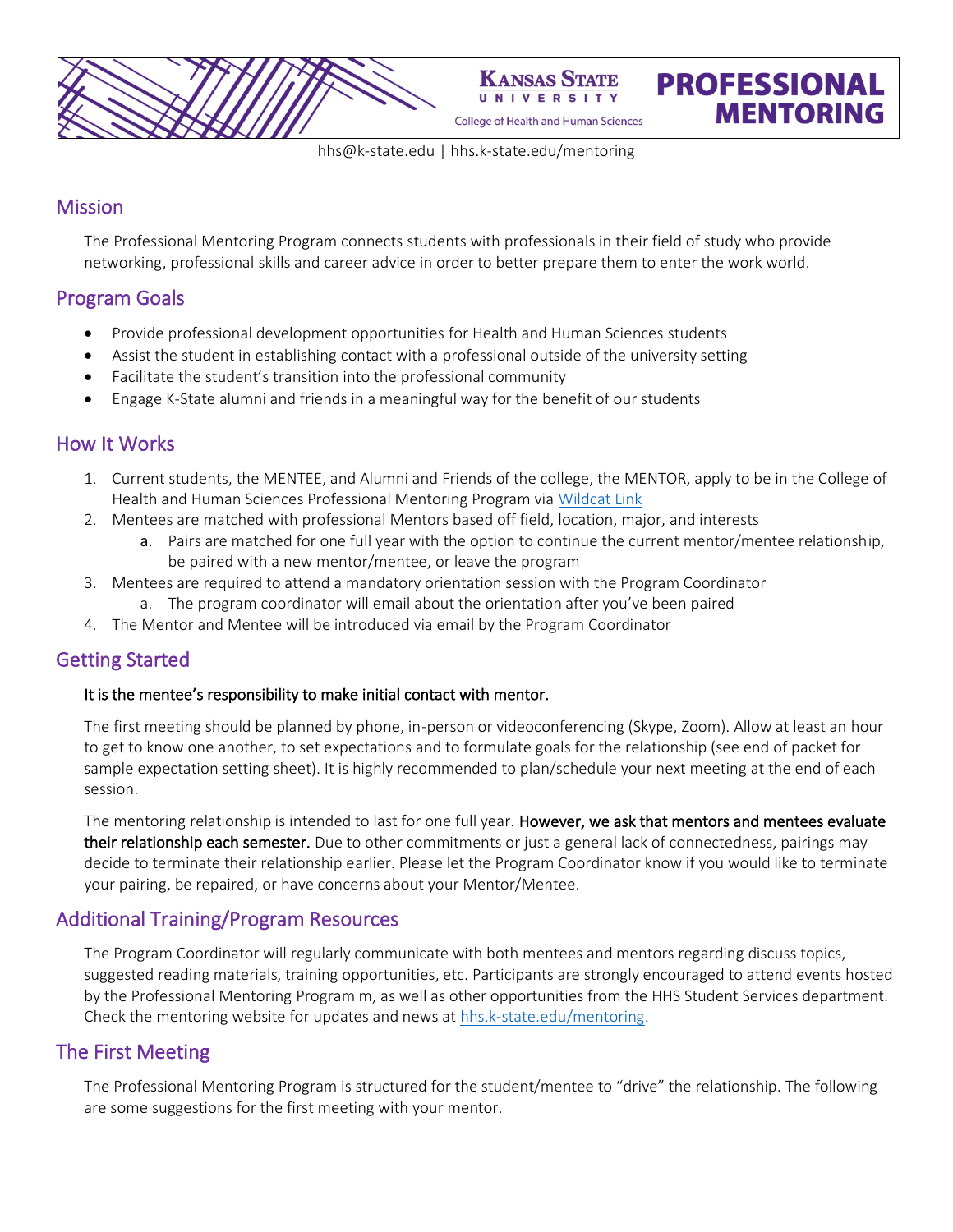### Getting to Know Each Other

Take time to ask your mentor about their "story" and be prepared to share your "story", as well.

- How did you decide to enter your field?
- What was college like for you?
- Did you participate in clubs/organizations?
- Did you complete any internships?
- Please share your work history/career path.
- Would you mind sharing your resume or CV?

### Talk about mentoring

Discuss previous experiences with mentoring. If this is your first experience with mentoring, which will be the case for many mentees, the following are some suggested questions to ask your mentor to further understand how this relationship will work grow.

- What worked well or what could've been improved in past mentoring relationships?
- What do we hope to get out of the mentoring relationship?
- Would you mind sharing about some of your own mentors that have helped you grow and develop professionally?

### Review the Mentor-Mentee Agreement

Take time to go through the Mentor-Mentee Agreement (sent separately during the introduction email).

- When and where will you meet and how often?
- Agree that you will both respect one another's time and respond promptly to emails and other correspondence (within 24 hours).
- Discuss how you will establish accountability and the importance of honoring commitments.

As part of the Agreement, you will discuss goals. Prior to your first meeting, choose 1-3 areas would like to improve and get ready to discuss them with your mentor.

### Example Goals

- Get advice on career paths
- Discuss the real-world experience of your future profession
- Improve your resume/cover letter/ personal statement
- Explore professional organizations and ways to get involved

Ask your mentor for assistance in finalizing these goals. What do you hope to accomplish academically and professionally as a mentoring pair? Put these goals and desired accomplishments in writing so they can be reviewed frequently to assess progress.

### Plan the next meeting

Set the time and day for the next meeting/phone call at the end of each session! Most mentors and mentees will meet at least one hour per month. Decide what works for you and your mentor.

- Think about establishing meetings for the same day/time each month or week
- Agree on the topics for your next meeting
- Create an agenda that can be sent to your mentor

# Suggested Activities

Meet for breakfast, lunch, or dinner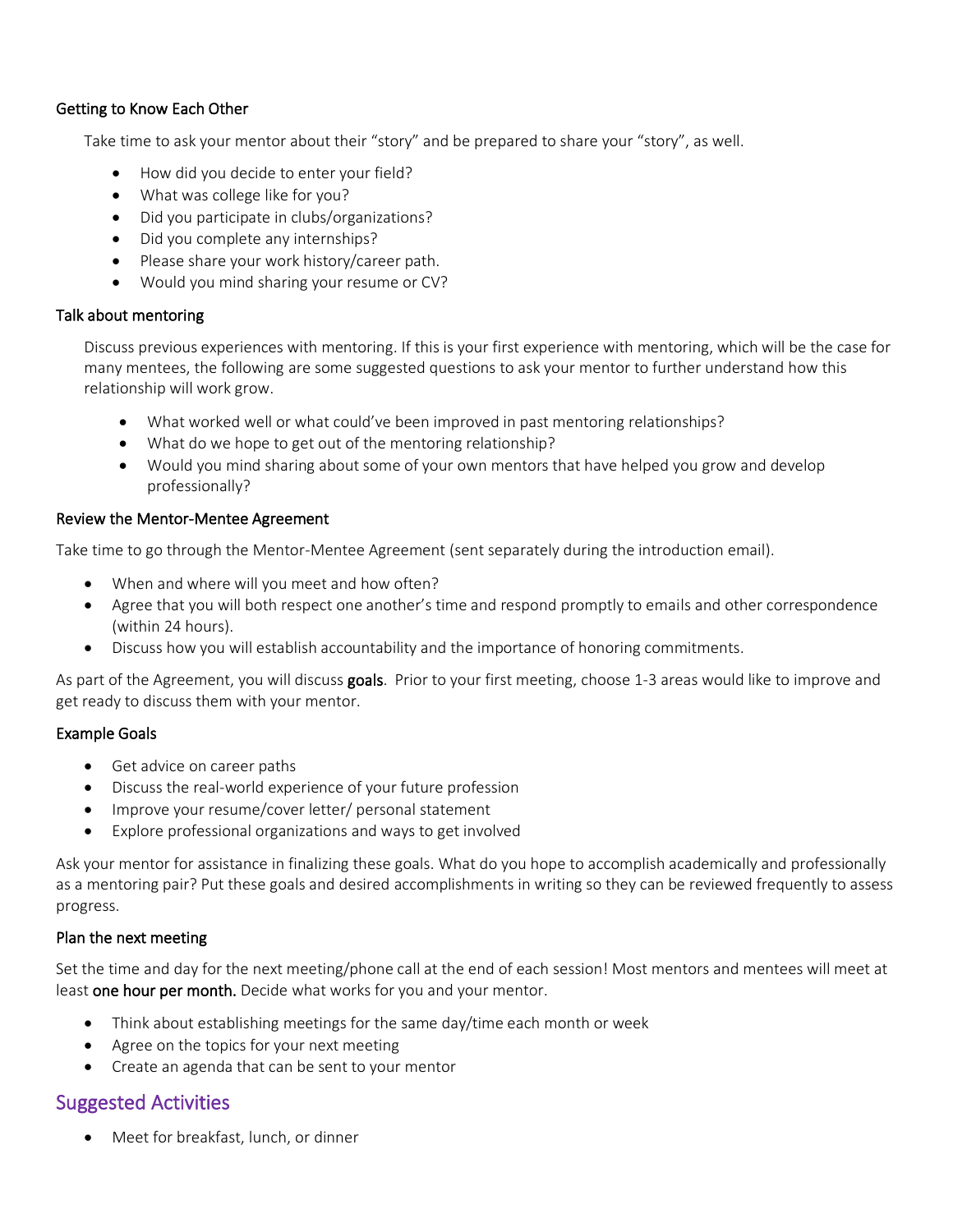- Have a virtual coffee chat
- Ask your mentor to review your resume or cover letter
- Once you have an established relationship, cordially ask to shadow your mentor or an associate. If afforded the opportunity, gain additional professional networks through their connections while shadowing.
- Ask for feedback and further training on "professional soft-skills." Some examples of soft skills: communication style, handshakes, email communication and personal branding (dress, social media presence, etc.).

## Topics of Discussion

- Career
	- o Ask for their guidance in making a strategic career plan.
	- o Gain their wisdom on successful job search strategies.
	- o Gain as much knowledge as you can about your mentor's typical workday, projects and initiatives in their company.
	- o Allow your mentor to elaborate on the importance of looking ahead and being prepared for the many opportunities that may be presented to you throughout your career.
	- o Ask your mentor about the multiple factors that contribute to your career plan and future opportunities: involvement with extra-curricular training, service through volunteering, establishing a healthy work/life balance, and any additional suggestions.
- Professionalism
	- o Discuss how to implement advice, strategies and experiences during the mentorship to make yourself more marketable for employment upon graduation.
	- o Use their experience and ask about/practice interviewing skills.
	- o Discuss professional development organizations, additional training/certifications and other activities in their career field that may be beneficial as part of your career plan.
- **Education** 
	- o Discuss academics and balancing the demands of being a college student.

## Mentee Responsibilities

Once you are assigned a mentor, you will need attend a mandatory orientation meeting with the program coordinator to review the mentee responsibilities as outlined below.

### Time Commitment

- Responsible for initial contact with their mentor and setting up the first meeting.
- Respect the mentor's time and to honor commitments.
- Be committed to meeting with your mentor at least once per month.
- Be committed to the mentoring relationship for the entire year of your pairing.

### Listen

• Be open to constructive feedback from the mentor.

### Be Honest

- Share your experiences, concerns, and questions.
- Be committed to keep confidences and realize the mentorship is a professional relationship.

## Mentor Responsibilities

### Time Commitment